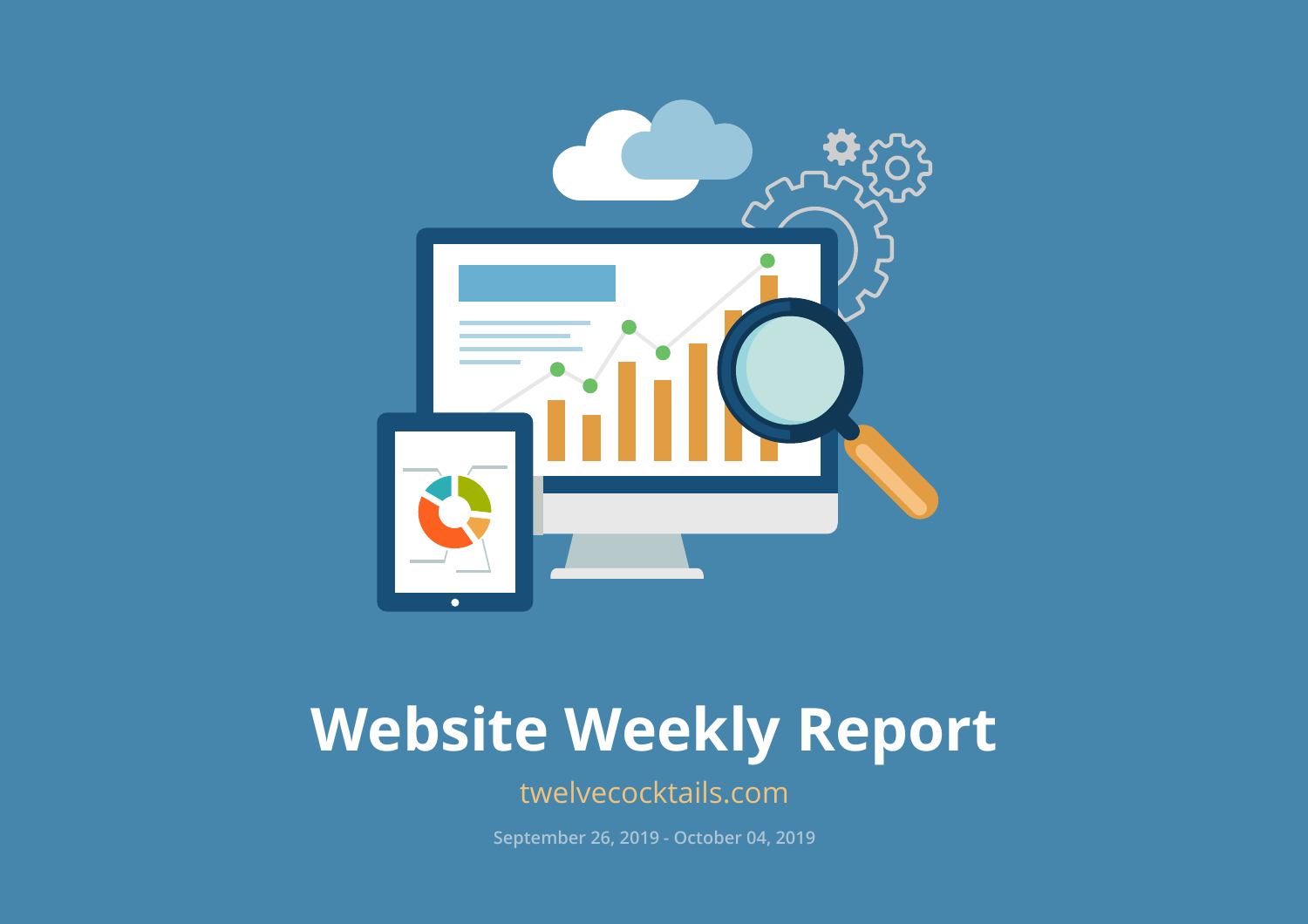Hi! Here's a summary of all the hard work we've done over the past week to keep twelvecocktails.com happy and healthy!

We've been examining every line of code behind your website daily, keeping everything 100% up-to-date and tracking all your traffic.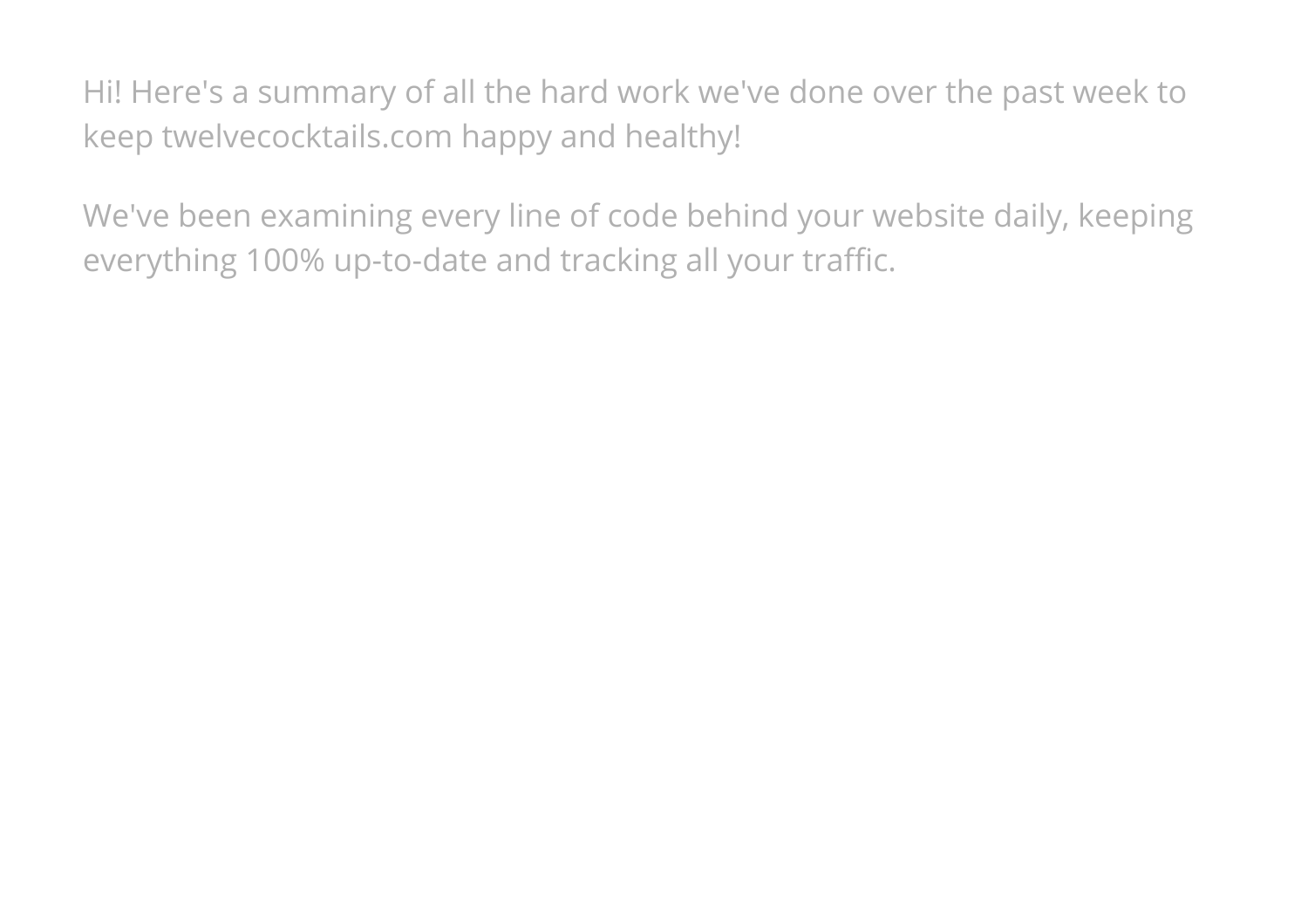## **Overview**



## Updates

1 plugin and theme update performed



## Uptime Monitor There were 2 downtimes

Latest downtime was at October 02, 2019 5:05 AM



**Site Sessions** 41 Site Sessions



Page Views 41 Page Views



## Backups are up and running

The most recent backup was performed on **October 04, 2019** at 12:21 AM



### Website is clean

The most recent security scan was performed on **October 03, 2019** at 7:01 AM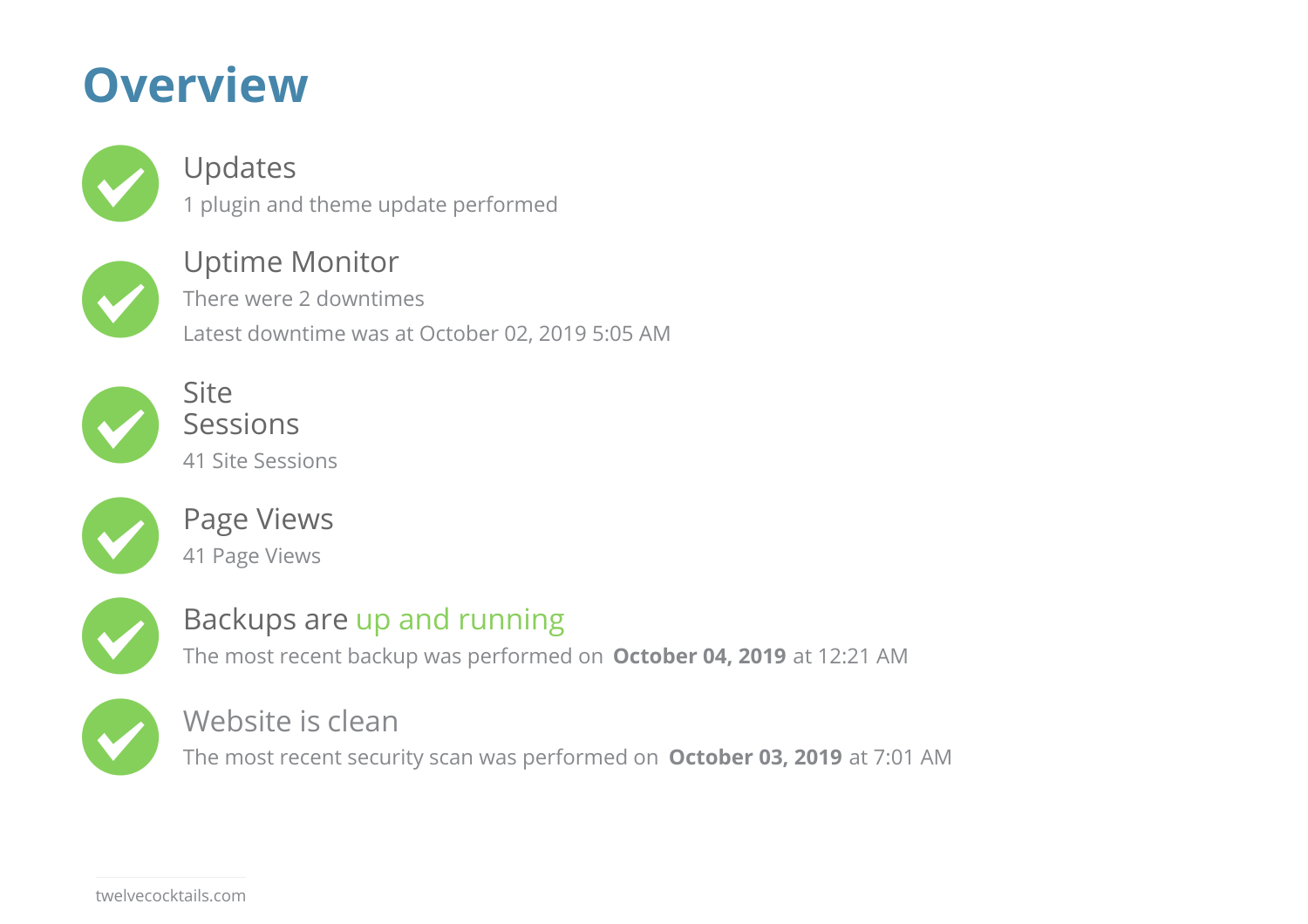# **Updates**



#### **Yoast SEO**

updated from 12.1 to **12.2** (October 02, 2019)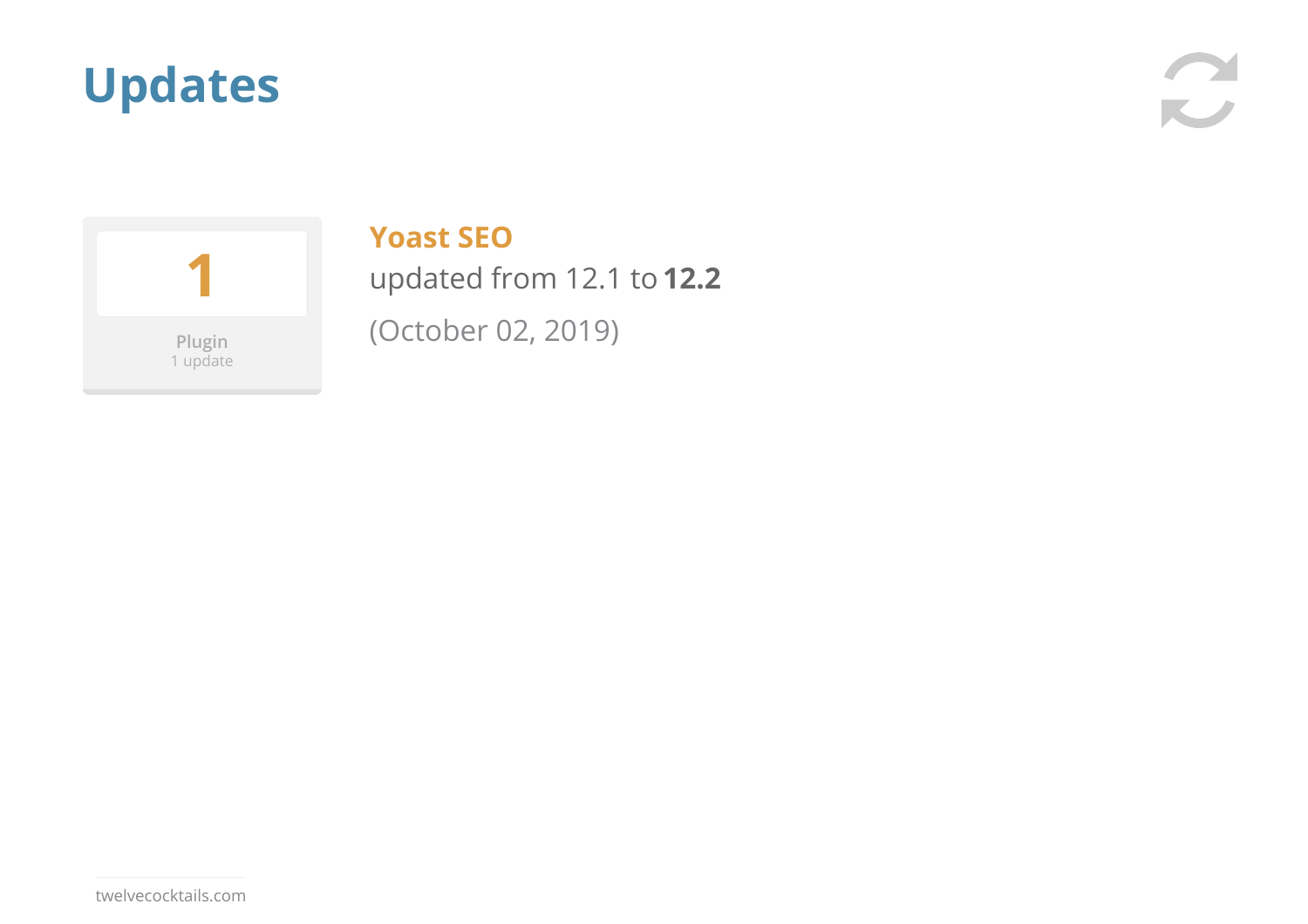# **Backups**





#### Backups are up and running

We have a total of **347 restore points** of your website, 28 of those were made from **September 26, 2019** to **October 04, 2019**

#### Most Recent Backup - **October 04, 2019** at 12:21 AM



WordPress version: **4.9.8** 

Active theme: **Tyrion v1.6.5**

Active Plugins: **<sup>35</sup>** Published posts: **<sup>17</sup>** Approved comments: **<sup>0</sup>**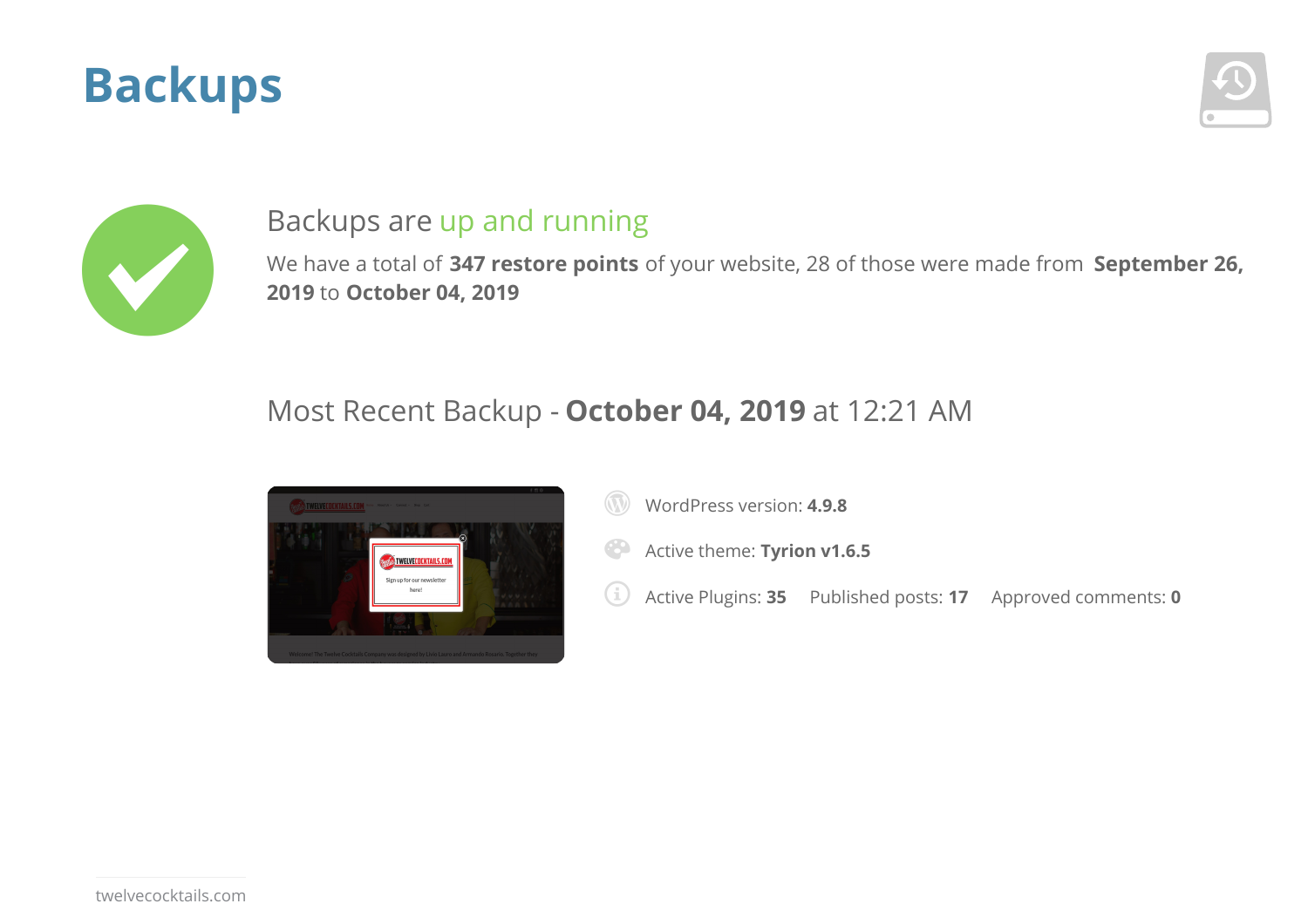# **Uptime Monitor**



|                | Overall uptime is <b>99.96%</b><br><b>Latest downtime:</b> October 02, 2019 5:05 AM, lasted for 52s |                                      |  |
|----------------|-----------------------------------------------------------------------------------------------------|--------------------------------------|--|
| UP             |                                                                                                     |                                      |  |
| <b>Events</b>  |                                                                                                     |                                      |  |
| $\triangle$ Up |                                                                                                     |                                      |  |
| <b>v</b> Down  | <b>Keyword Does Not Exist</b>                                                                       | October 02, 2019 5:05 AM for 52s     |  |
| $\triangle$ Up | Everything is ok                                                                                    | September 30, 2019 5:16 PM for 1d 0h |  |
| ▼ Down         | <b>Keyword Does Not Exist</b>                                                                       | September 30, 2019 5:15 PM for 1m 0s |  |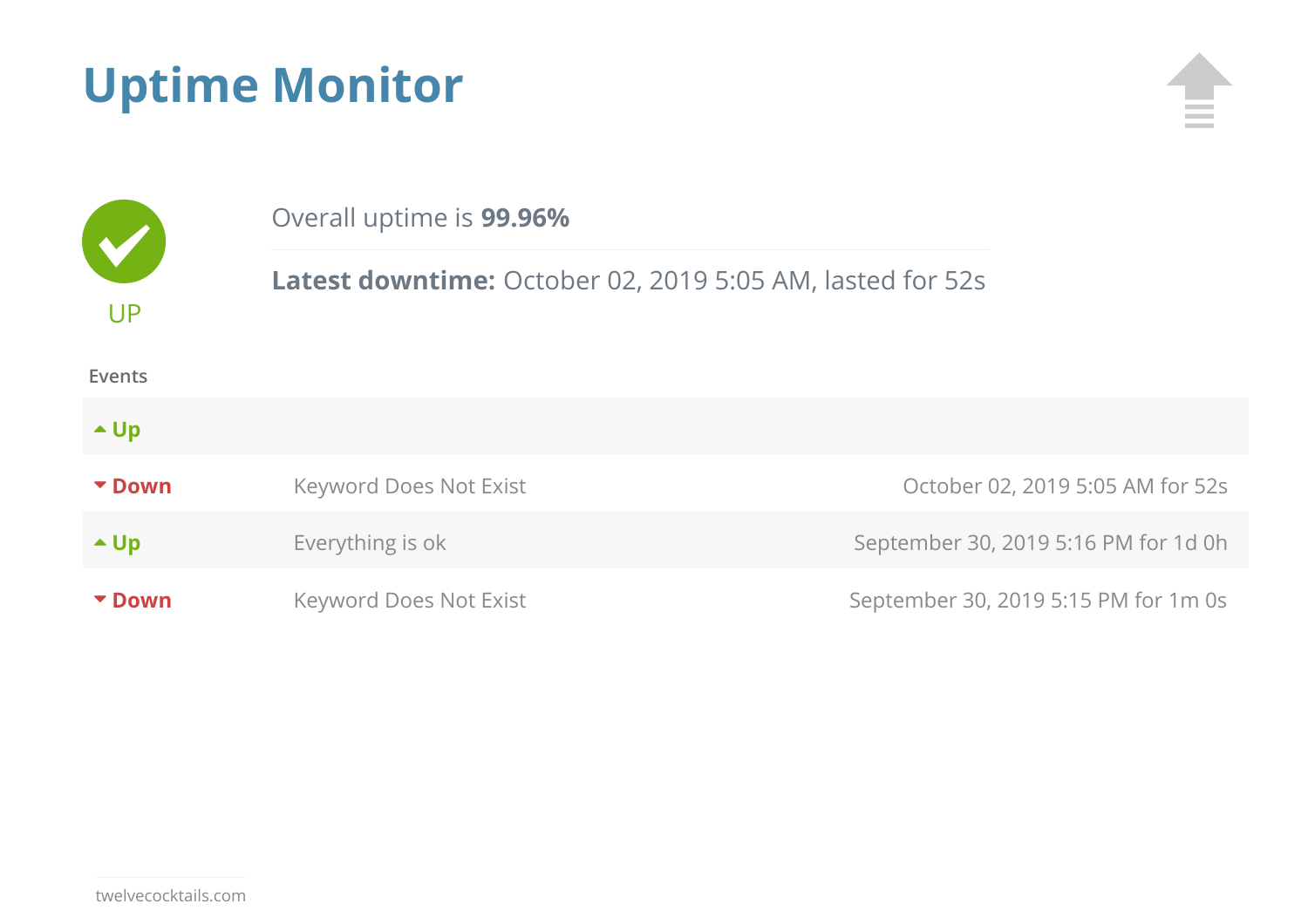





| Referrers    |       | Sessions <> <b>Example Xeywords</b> | Sessions |
|--------------|-------|-------------------------------------|----------|
| (direct)     | 36    |                                     |          |
| google       |       |                                     |          |
| facebook.com |       |                                     |          |
| 1E<br>Pages  | views | Countries<br>₩                      | Sessions |

| 34 |
|----|
| R  |
|    |
|    |
|    |
|    |

| Countries            | Sessions      |
|----------------------|---------------|
| <b>United States</b> | 33            |
| India                | 3             |
| China                | $\mathcal{P}$ |
| Latvia               |               |
| Philippines          |               |



twelvecocktails.com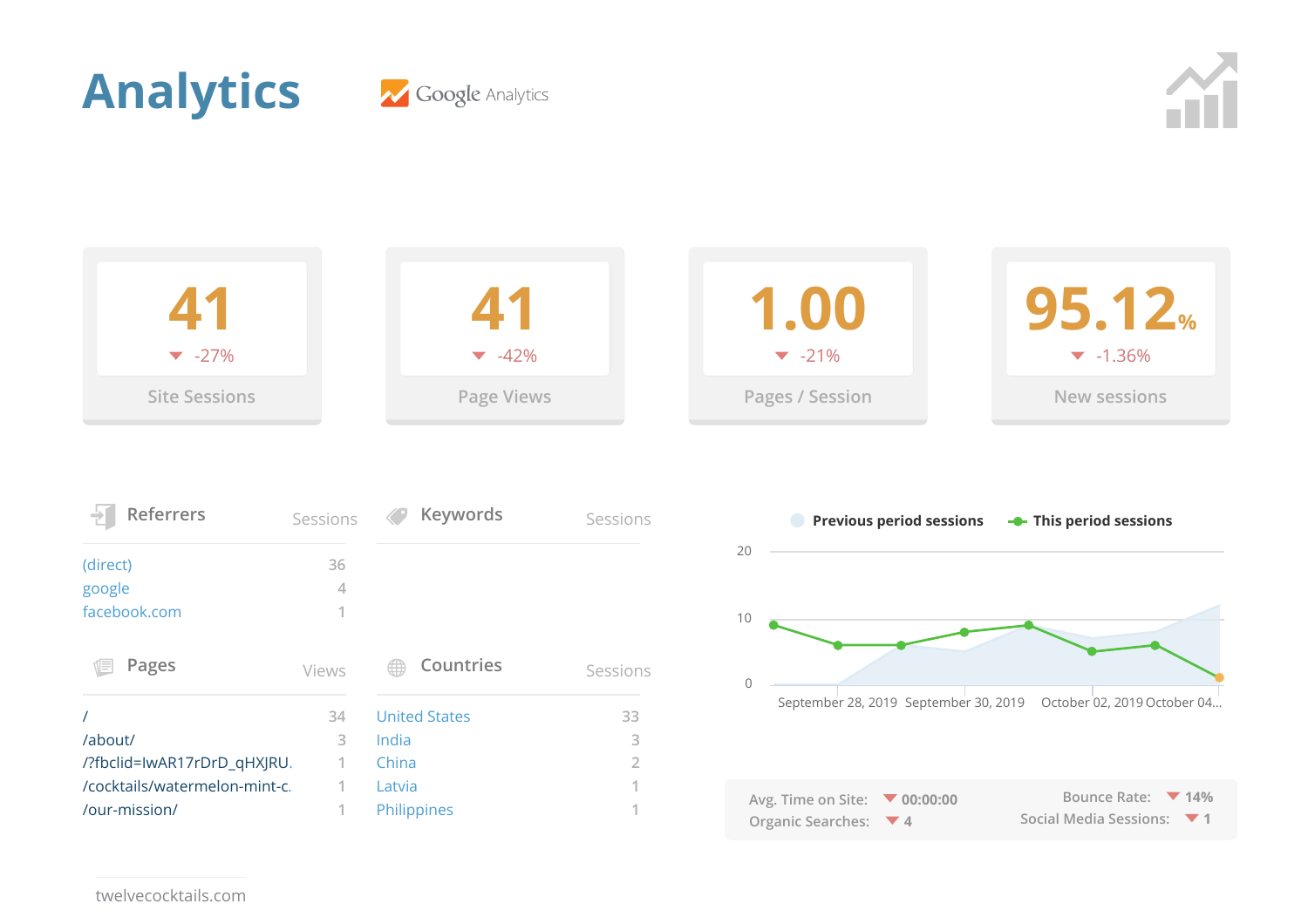# **Security**





#### Website is clean

**8** security scans were performed between **September 26, 2019** and **October 04, 2019**

#### Most Recent Scan - **October 03, 2019** at 7:01 AM

Status: **Verified clean**

Malware: **Clean**

Vulnerabilities: **Clean**

Web Trust **Clean**

Hostname: **www.twelvecocktails.com**

IP address: **107.180.21.55**